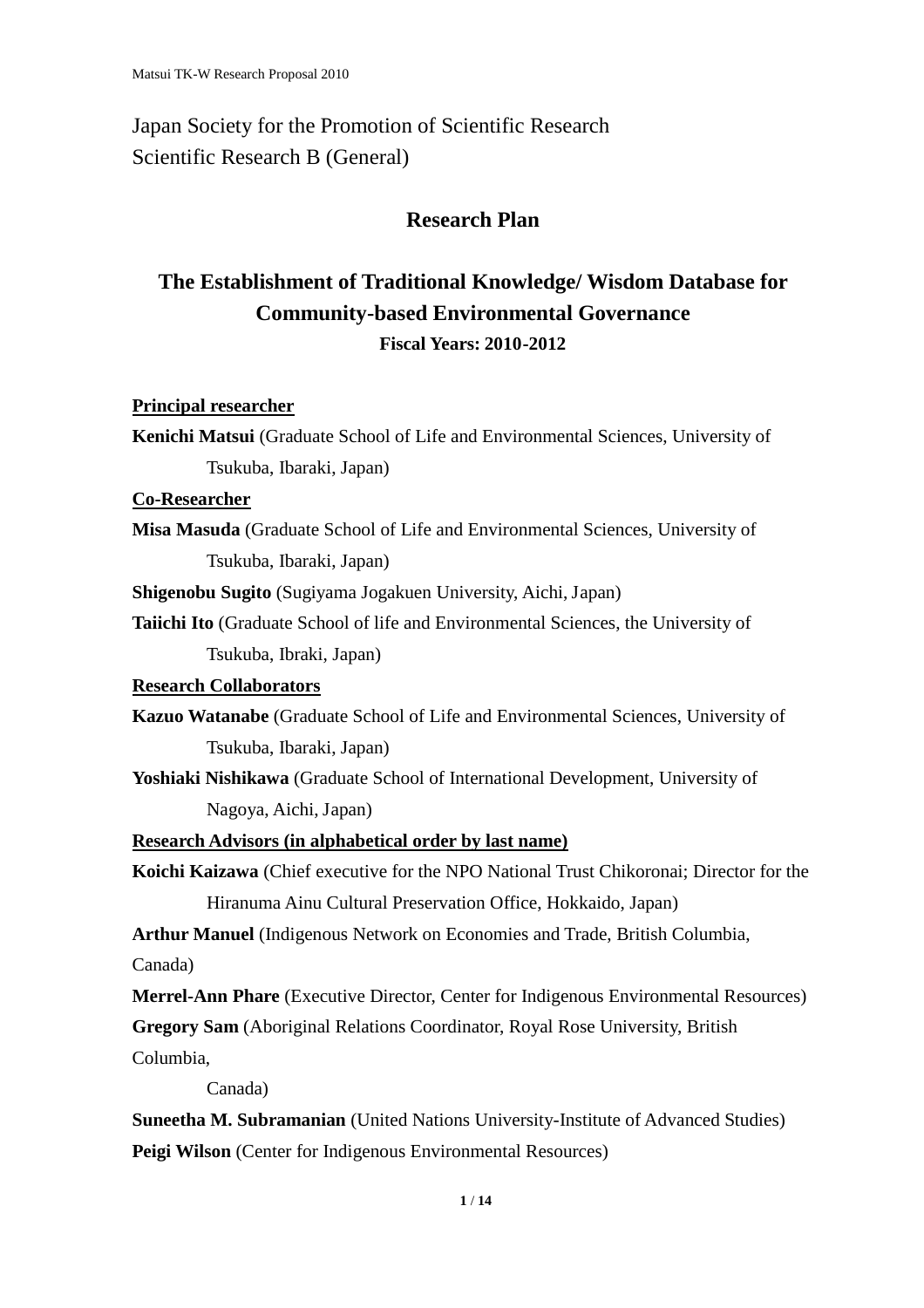## **Research Objectives**

## <Abstract>

This research attempts to answer the question: "How can we present information about traditional knowledge and wisdom that have been locally ground and in use for many years so that this presented information can best contribute to the sustainable use of the environment?" In order to answer this question, this research proposes to establish a database that presents information about traditional knowledge and wisdom and by doing so contributes to the community-based environmental governance. In recent years, the rapid advancement in technologies and economic developments has marginalized the importance of locally ground environmental ethics and traditional knowledge/ wisdom. This research aims to revitalize the locally ground knowledge/ wisdom by establishing the traditional knowledge/ wisdom network among intellectuals and experts as well as ethical guidelines for dealing with traditional knowledge/ wisdom. These research efforts are designed to contribute substantially to the good of the public. Ultimately, this research aims to establish the foundation for the future academic (both research and education) center for traditional knowledge and wisdom about the environment.

## **1. The Background of this research**

Since the 1990s, the idea of sustainable development has been promoted through various environmental mitigation activities of the United Nations and developed countries such as the Rio Summit and the Convention of Biological Diversity. In Japan, technological innovations that mitigate global warming have advanced greatly and gained international acclaim. However, researchers have not yet greatly contributed to the systemic studies of traditional knowledge/ wisdom even though these are often considered to be important other than sciences and technologies in establishing the solid foundation for environmental governance.

So far, United Nations agencies and individual researchers in EU, Canada and Australia have led the studies on traditional knowledge. For example, Leird's *Biodiversity and Traditional Knowledge* (2002) and Lewisnski's *Indigenous Heritage and Intellectual Property* (2004) are the outcome of good initial effort to understand the roles traditional knowledge may play in dealing with environmental problems. They also tackled with the issues about the limit and extent to which intellectual property rights regime can handle the protection of traditional knowledge and wisdom. In Japan, an increasing number of researchers has shown their interests in this field, but they still need international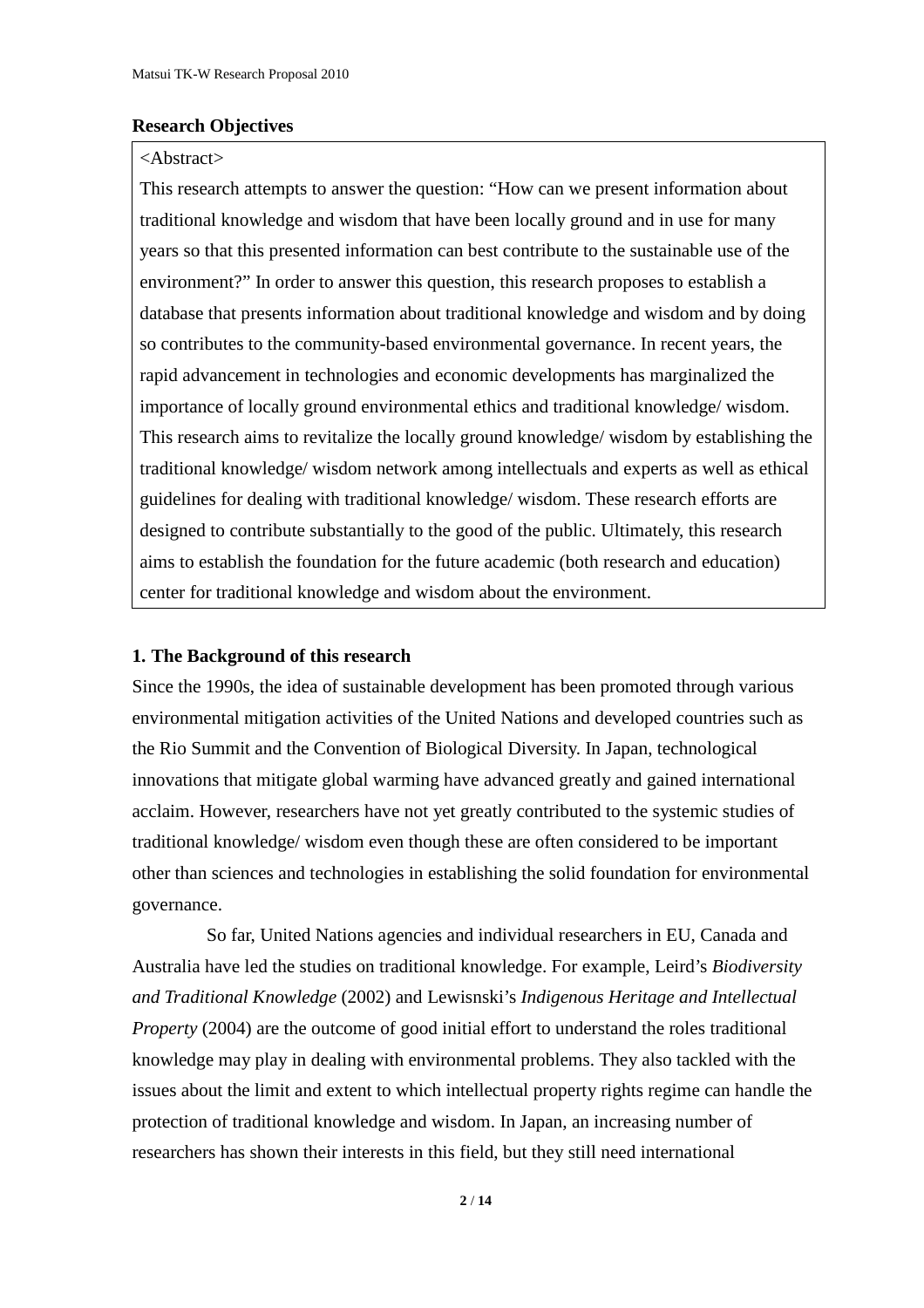collaboration as most Japanese scholars and people in general are not familiar with intellectual property rights issues and traditional knowledge/ wisdom; in turn, we believe that this networking effort between Japanese researchers, intellectuals and international experts will develop into an original and distinguished form of traditional knowledge/ wisdom studies.

The initial idea of establishing a study on traditional knowledge/ wisdom began in January 2009, when Matsui and Ito established the Applied Environmental Ethics Study Group at the University of Tsukuba. One of its most urgent matters for the Study Group to deal with has been the question as to how we may "establish the field of applied environmental ethics that is based on traditional knowledge and wisdom." This research initiative then won the funding from the Graduate School of Life and Environmental Sciences, the University of Tsukuba, for the fiscal year of 2009 (April 2009 through March 2010). In the same year, Matsui obtained another research funding for "The Creation of the New Watershed Study based on History and Environmental Ethics" from the Japan Society for the Promotion of Science's (JSPS) Grand-in-Aid for Scientific Research for two years.

Co-researcher Misa Masuda received the research funding from the JSPS Grants-in-Aid for Scientific Research (Scientific Research B) to undertake the research, "The Conditions for Disseminating Participatory Forest Management and the State of Resources" for three fiscal years (2009-2011). This research aims to analyze the potentiality of participatory forest management in Southeast Asia. Shigenobu Sugito received the Grants-in-Aid for Scientific Research (Scientific Research B) from 2004 to 2006 to engage in "Applied Anthropology Study on Kinship Database and Family Chart Use," which created an innovative kinship database called the "Alliance." In addition, Matsui has been collaborating with a number of researchers, including those at the United Nations University-Institute of Advanced Studies on water issues, and those at Canadian universities on traditional economy of indigenous peoples. Based on these past research activities, we have been convinced that traditional knowledge/ wisdom has a good potential in contributing to the environmental governance.

In conducting research about traditional knowledge/ wisdom, this research group considers traditional knowledge/ wisdom as both traditional heritage and intellectual property. By doing so, we believe that there is an urgent need to establish research ethics; and we have worked on this aspect for years. One of the solutions to protect traditional knowledge/ wisdom is to establish a database that is specifically designed for properly presenting traditional knowledge/ wisdom. For example, this database should recognize

**3** / **14**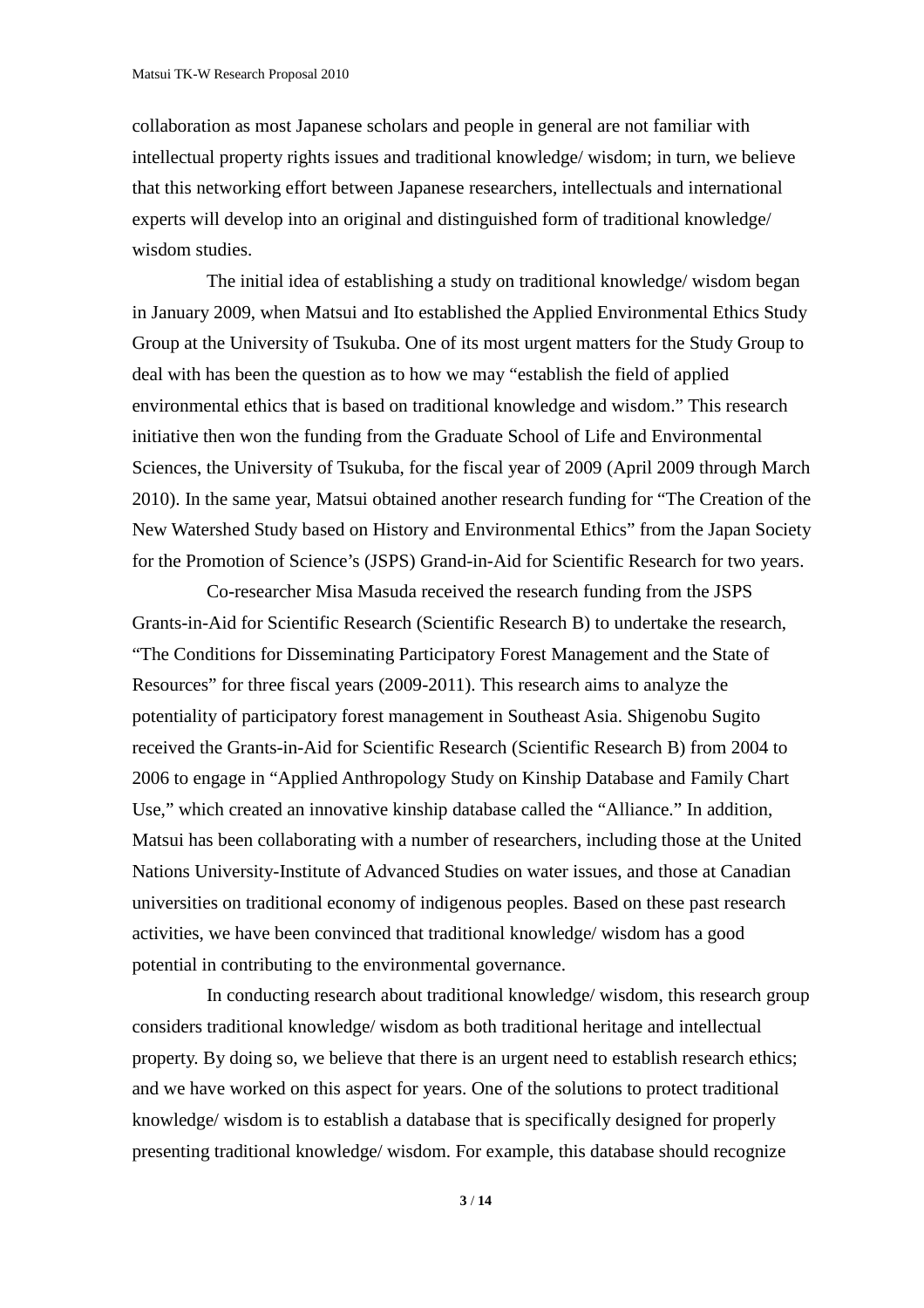individual traditional knowledge holders or groups as the authors so that this database will be beneficial not only to learners but also traditional knowledge/ wisdom providers.

However, other than ethical issues, this type of database has to overcome cultural and language barriers in presenting information as accurately as possible. In dealing with these problems, we first establish the international collaborative network on traditional knowledge/ wisdom. Also, we intend to establish an educational course on traditional knowledge/ wisdom that can be taught in both universities and public lectures.

Our proposal for this research is based on these past research ideas and activities.

## **2. Expected outcome of the research in three fiscal years (June 2010-March 2013)** This research will engage in the following five activities.

(a) The development of a database, information entries, and the effective use of the information: We will complete the framework of our database and make it possible for local data entries. In entering the data, the principal researcher and co-researchers will engage in reviewing the credibility of the collected data by consulting with designated traditional knowledge/ wisdom advisors.

(b) The establishment of an ethical guideline with a due consideration of the

access-and-benefit-sharing (ABS) concept for collecting, entering, and releasing traditional knowledge/ wisdom information: The database must be easily accessible (free) and protect the copyrights of information providers. It also must provide a place for users to deepen their understanding of intellectual property rights and intellectual heritage. At some point of our research activities, we will publish the ethical guideline for collecting, entering and releasing traditional knowledge/ wisdom information by incorporating the opinion and experience of traditional knowledge holders, researchers and users. This guideline will be improved and updated by using the PDCA (Plan-Do-Check-Act) cycle.

(c) The establishment of the network among researchers, legal experts and traditional knowledge/ wisdom holders: This research attempts to promote international connections among different key stakeholders such as researchers, legal experts and traditional knowledge/ wisdom holders. This network is expected to create an original and a *sui generis* form of traditional knowledge/ wisdom study that can contribute to the better understanding of locally ground traditional views in environmental governance.

(d) The creation of traditional knowledge/ wisdom course:

Our effort to better understand and present traditional knowledge/ wisdom can be enhanced by engaging in public and university education. This public engagement effort attempts to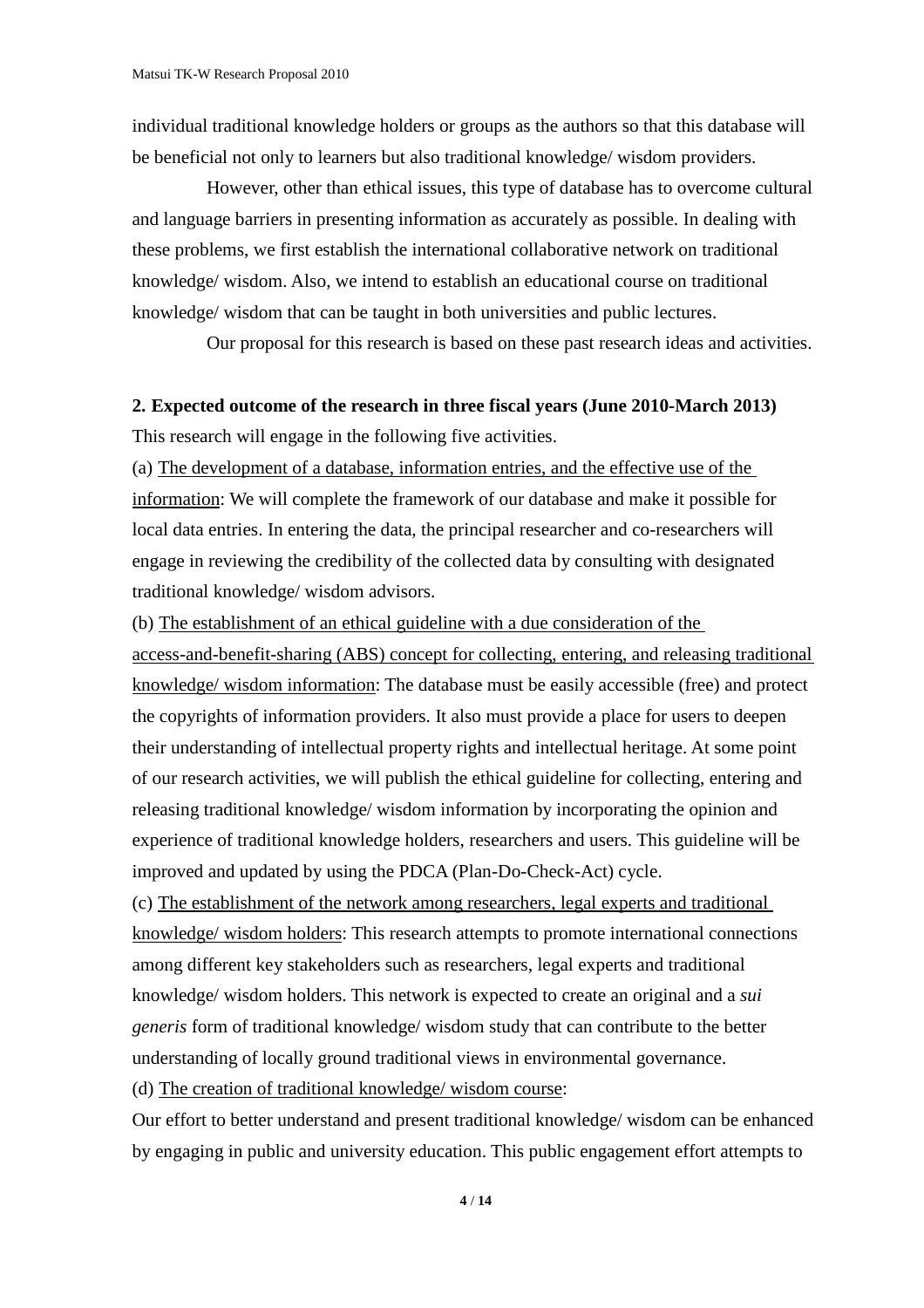increase the number of people, including students, who have good knowledge about locally ground environmental governance. Having more people understood the importance of protecting locally ground knowledge/ wisdom can lead to the revitalization of local community-based governance effort over environmental issues. For example, in rural areas of this country, the younger generations tend to pay much more attention to scientific "management" of local resources without listening to local elders and other traditional knowledge/ wisdom holders about how traditionally this local community has managed a certain use of the environment even though some locally sustained knowledge/ wisdom may give much better understanding of the ecological system. This oversight of local knowledge may result into the "thinning" of cultural resources and detachment to the local environment.

(e) The publication on traditional knowledge/ wisdom related topics:

We also attempt to publish our research works. Matsui will focus on locally ground traditional knowledge/ wisdom for the watershed management/ governance. Ito will focus on the function of protected areas as the space to contain traditional knowledge and the roles of inhabitants there. Masuda will focus on participatory forest management by examining the roles traditional knowledge/ wisdom may play. Sugito will focus on the roles and conservation of traditional knowledge/ wisdom in the community and kinship space.

The basic structure of our overall research efforts is summarized in the diagram below.

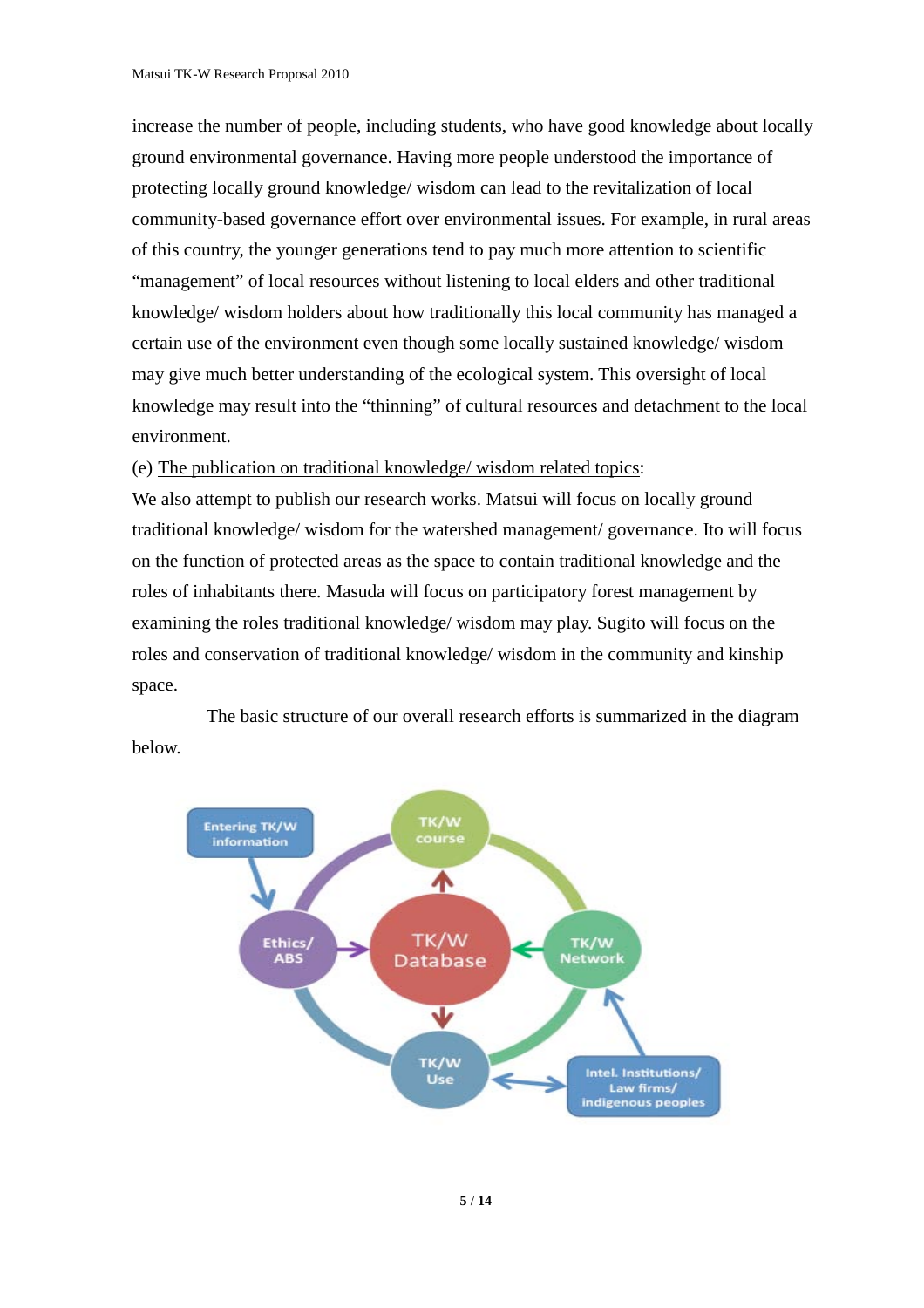#### **3. Academic features and distinctive/ original ideas and expected results**

(a) Socially responsible traditional knowledge/ wisdom study and the contribution to legal development: The establishment of the traditional knowledge database, ethical guideline and international network along with publication will contribute to the better understanding of locally ground understanding of the environment and the sustenance of traditions. In recent years, local communities have faced changing traditional value systems due to depopulation and others. This research will establish the foundation for many people to re-discover traditional value systems and locally viable ecological perspectives. (b) The establishment of the ethical guideline and use: So far traditional knowledge related research ethics have focused largely on the protection of intellectual property rights to the

development of genetic resources and medical/ pharmaceutical products from plant or other organic properties. This research, however, will deal with traditional knowledge/ wisdom that are often considered to be part of "the commons" and cannot be fully protected under the intellectual property rights regime. The ethical guideline will respond to the needs to develop a *sui generis* form of protection and eventually aims to provide some suggestion for the future development of more viable legal protection of traditional knowledge/ wisdom.

(c) The establishment of traditional knowledge/ wisdom study: This field has not been firmly established as an academic discipline either in Japan or overseas. The development of the study and incorporation of the field into academic and educational activities through the international network will produce more experts. These experts (not necessarily academics) will bridge the gab between the traditional world and scientific and modern communities.

## **4. Plan and Methods**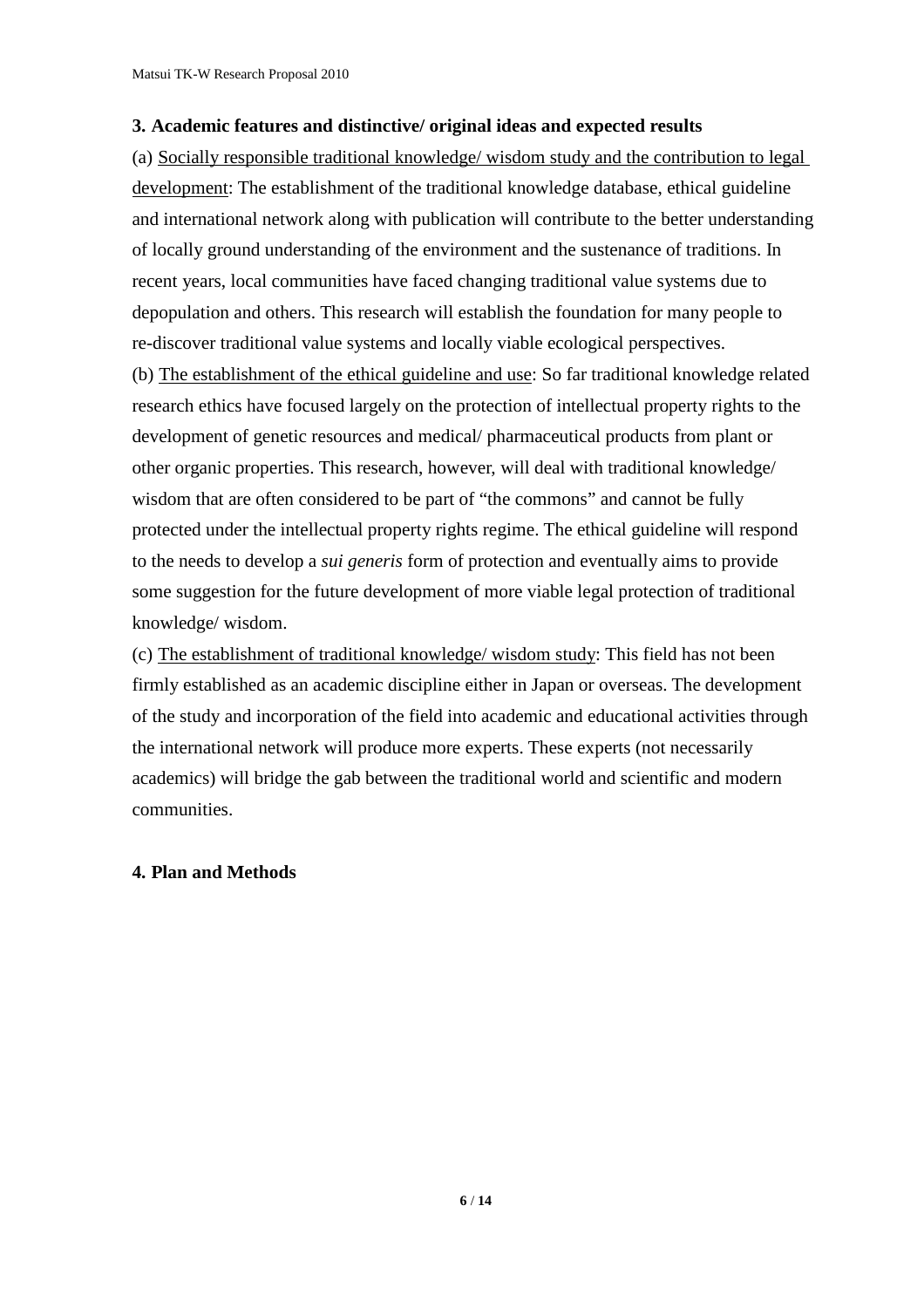#### <Abstract>

For the purposes of establishing the database and its operation, this research will conduct both field and documentary research. After some preliminary research work, we will select specific focus areas or communities for database. Also, regarding the data entry, release and use, we will consult and exchange opinion with traditional knowledge holders and legal experts in Japan and overseas through workshops. This dialogue will eventually lead to the establishment of the ethical guideline. The principal researcher and co-researchers (possibly collaborative researchers) will publish their findings on their specific interests. Eventually these research findings will be put together for a publication on traditional knowledge/ wisdom. After three years, we aim to use these research activities as the foundation for establishing an education/ research center for traditional knowledge/ wisdom.

#### (a) 2010 Fiscal Year (June 2010 to March 2011)

In this year, the principal researcher will meet regularly with co-researchers for the purpose of compiling a bibliography (as comprehensively as possible) on traditional knowledge and wisdom. This bibliography will contain information of published materials such as archival documents, academic papers, books, newspapers, magazines, visual resources, and websites. This bibliography will guide our research in terms of setting priority as to which information we will enter first.

Before completing the design of the database, we need to clarify problem areas of using database by consulting with indigenous peoples, legal experts and others. For example, we recognize that those who are not familiar with traditional knowledge/ wisdom may find it very difficult to understand the information we intend to present. A gap that exists between the traditional world and the modern (academic linear) world will have to be buried, but this effort requires us to clarify the ways or methods of effectively presenting traditional knowledge/ wisdom so that the presented information may represent traditional teaching methods as accurately as possible. The incorporation of visual effects may suffice the written documentation, but in doing so, we, the researchers, must understand better about the traditional worldviews.

We also will have to carefully decide how much information we may be able to enter in three years as the information can be very expansive and wide-ranging. One of the most practical solutions to this question is to limit the geographical areas. At this time, considering our past research experience, we may select areas in Southeast Asia (e.g., Indonesia and Bhutan), Hokkaido (Japan), western Canada, northern Australia and

**7** / **14**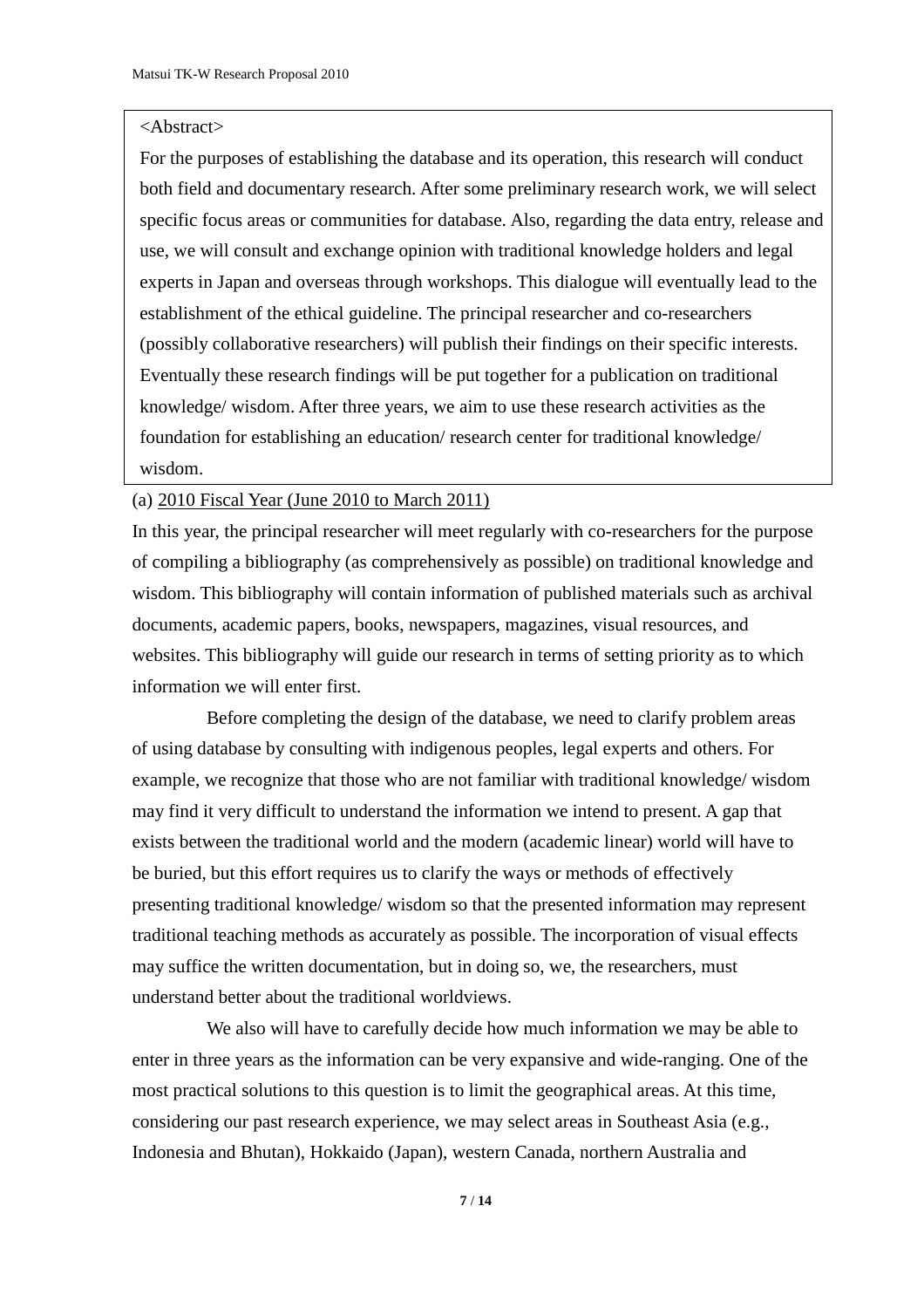northern New Zealand and Brazil though we still need to consult and negotiate with people (as many stakeholders as possible) in these areas to begin with. Then we will have to decide the feasibility of conducting research in these areas. In doing so, we will ask for advise from collaborative researchers and our international network. We also will present our research guideline and engage in revising or refining it through consultation process and inviting experts for workshops. We intend to finish the first draft of the guideline by the end of this fiscal year.

#### (b) 2011 Fiscal Year (June 2011-March 2012)

We intend to begin our data entry into the database in this year although the actual use of the online database will be sometime in 2012 fiscal year. We will continue our field research and the revision/ refinement of the ethical guideline. The data we obtain will be transmitted to excel files or other files that can be easily convertible. In entering the data, we also will continue our communication with traditional knowledge/ wisdom providers if the information was directly obtained from them. Notes from published materials should be properly cited and the name of the traditional knowledge holders also should be noted.

Once the basic form of the database is completed, we will go out to each community and explain how to use it. By doing so, we can incorporate users' and providers' perspectives in further developing the usability of the database. Our experience in designing, building, and revising the database can benefit other researchers or communities who are interested in developing similar database along with the guideline. Public and academic presentations along with some form of publication can be done on this aspect.

During our research activities, we also try to establish the network among researchers and communities who are developing similar projects. This network will help us improve the quality of the database presentation of traditional knowledge/ wisdom. Here we are also interested in improving our ABS functions.

#### (c) 2012 Fiscal Year (June 2012-March 2013)

In this year, this research team aims to clarify a potential model for community-based environmental governance within a glocal context. This model will lead to the creation of traditional knowledge/ wisdom study, including new academic/ public lecture or seminar courses. We intend to apply for the curriculum committee of the Environmental Sciences Program of the University of Tsukuba (master's program) to install these new courses to begin with. In response to the MEXT's project for globalizing Japanese universities (called "Global 30"), these courses will be offered in English and try to attract students from as many countries as possible. This curriculum experience also in turn provides feedback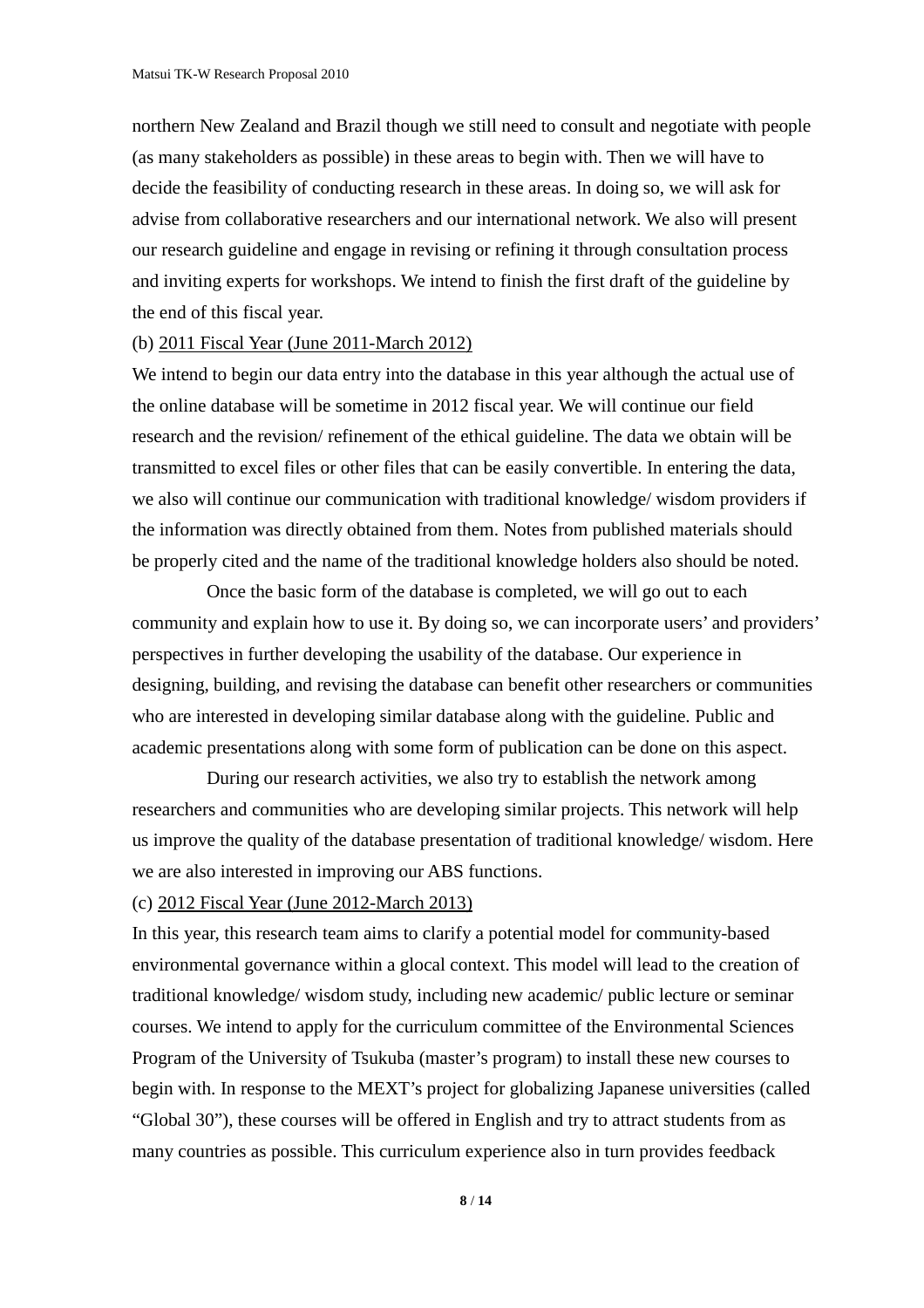from students from various countries about traditional knowledge/ wisdom and glocal environmental governance. Matsui belongs to the Environmental Sciences Program and its curriculum committee and knows that these courses properly fit into the education mission of its existing curriculum. These courses also closely correspond to the recently commissioned project from MEXT on "Environmental Diplomatic Leader Education Program (EDL)," which is mainly managed by the Environmental Sciences Program and the Sustainable Environmental Program (for doctoral students). This EDL program will be funded for five fiscal years (from 2009 to 2013 fiscal year). Matsui also served for the committee of this EDL program.

Another important aspect of this year's research activities is that the database will be installed so that local participants can enter their data online. This arrangement will provide more incentive for revitalizing local traditions and respect for local governance (including the regaining power of traditional elders).

The data entry from local communities may need clarification for those who are not familiar with the locality and its geographic, historic, and cultural information. If necessary, we will consult with designated local information advisers for assisting, annotating or clarifying the information entered by community participants before release. This effort is important to secure the credibility, reliability and educational quality of the database. Also, community participation will provide this research team more opportunities to improve the database. The PDCA cycle will be used for this improving work so that our database model can be continued and expanded to include other communities or areas in the following years after this project period.

At the end of the third year, we intend to produce a final report. This report will summarize our past activities and suggest some future development, including the outline of the future traditional knowledge/ wisdom study center. This means that we will find more co-researchers in this area and apply for a bigger funding for the ensuing years.

#### **5. Preparation Works, Facilities, and Readiness for conducting this research**

(a) Research facilities: Although Matsui and his co-researchers will use the University of Tsukuba and Sugiyama Jogakuen University as the base for their research activities, other research institutions will be used, including the United Nations University-Institute of Advanced Studies, the National Museum of Ethnology, the Ainu Association of Hokkaido reading room. Overseas institutions include the following (by nation): (the United States) the Library of Congress, the Smithsonian Museums (e.g., Museum of American Indians),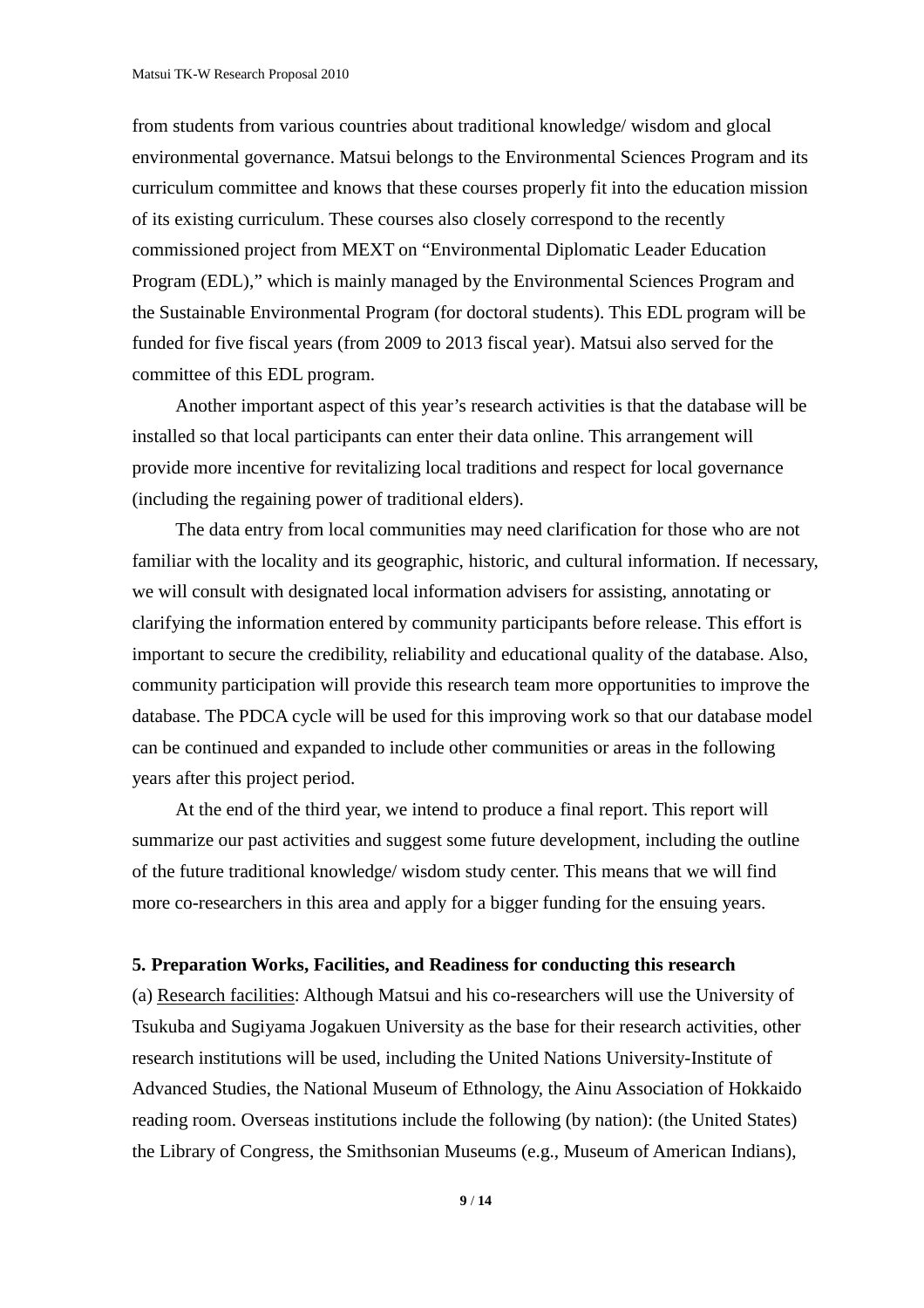Newberry Library in Chicago, the Water Resources Center Archives at the University of California, Berkeley; (Canada) the National Library and Archives of Canada in Ottawa, the Museum of Civilization in Hull, Quebec, the Museum of Anthropology and libraries at the University of British Columbia; (Australia) the National Archives of Australia in Canberra, Australian National University libraries, the Australian Institute of Aboriginal and Torres Strait Islander Studies in Canberra; (New Zealand) Oakland Museum in New Zealand, among others.

(b) Research support: We intend to use the home page address for the Applied Environmental Ethics to showcase our research and education activities. The database will be located within this site. The Environmental Sciences Program has an IT expert, who can provide us with proper technical support for installing and operating the database and other IT services within the Program web pages. Matsui also has involved in creating a database of Métis people in Canada for three years (led by Professor Frank Tough of the University of Alberta). Sugito has developed a kinship database for Australian Aboriginal families since 2000.

(c) Resources: Matsui and co-researchers have accumulated a vast amount of documents and other resources in the last ten to twenty years. Using our collection as a basis, we intend to collect more information for the purpose of establishing a special resource room for traditional knowledge/ wisdom.

(d) Public engagement and socially responsible research: One of the important purposes of creating the traditional knowledge/ wisdom database is to contribute database activities to community-based environmental governance. Community participation in our activities or information exchange among different ethnic and local communities can lead to the generation of new ideas for environmental governance and reinvigorate or rediscover the importance of local traditions.

## **6. Past funded research activities**

(a) Research funded by Grant-in-Aid for Scientific Research, Japan Society for the Promotion of Science (JSPS)

| Fiscal    | Title of Research (Type of                                                                                                | Researcher                                   | Main activities                                                                                                                              |
|-----------|---------------------------------------------------------------------------------------------------------------------------|----------------------------------------------|----------------------------------------------------------------------------------------------------------------------------------------------|
| Years     | Grant)                                                                                                                    | (Role)                                       |                                                                                                                                              |
| 2009-2010 | The Creation of the New<br>Watershed Study Field based on<br>History and Environmental<br>Ethics (Challenging Exploratory | Kenichi Matsui<br>(Principal)<br>Researcher) | This study attempts adopt some<br>environmental ethics and bioethics<br>principles for evaluating the impact<br>of watershed developments on |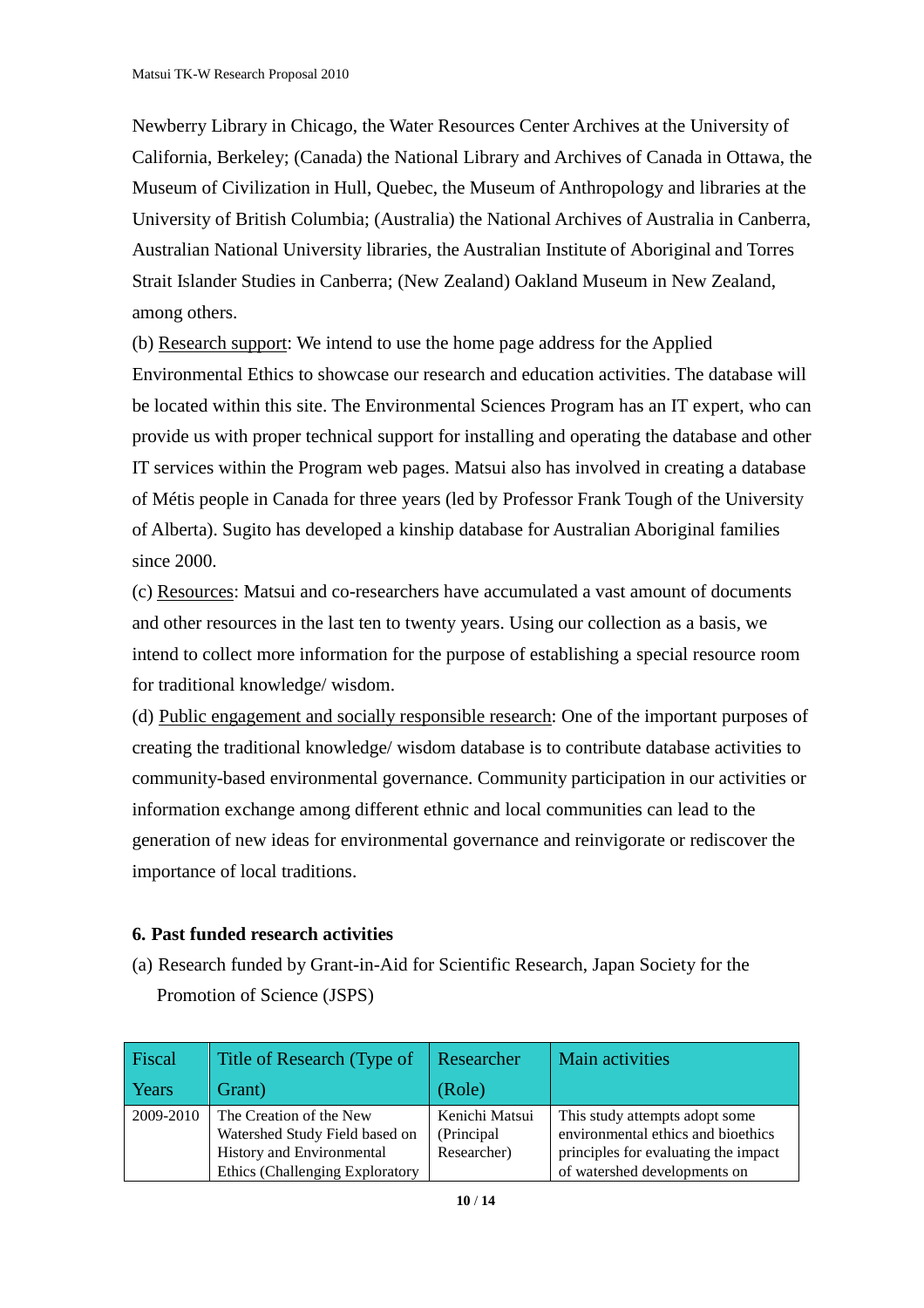|           | Research)                                                                                                                                     |                                                  | culture and biodiversity. In doing so,<br>it seeks to clarify the next generation<br>watershed use as well as the recovery<br>of the healthy watershed<br>environment. In 2009, this research<br>focused on the collection of<br>information about the Pick-Sloan<br>Project and American Indian<br>traditional use of the Missouri<br>watershed.                                                                  |
|-----------|-----------------------------------------------------------------------------------------------------------------------------------------------|--------------------------------------------------|--------------------------------------------------------------------------------------------------------------------------------------------------------------------------------------------------------------------------------------------------------------------------------------------------------------------------------------------------------------------------------------------------------------------|
| 2009-2011 | The Conditions for<br><b>Disseminating Participatory</b><br>Forest Management and the<br><b>State of Resources (Scientific</b><br>Research B) | Misa Masuda<br>(Principal<br>Researcher)         | This study aims to analyze the<br>potentiality of participatory forest<br>management in India and Southeast<br>Asia by examining the forest<br>management infrastructures. It also<br>seeks to find the participatory system<br>and its dissemination while meeting<br>local needs.                                                                                                                                |
| 1994-1996 | American Influence to and<br>Originality of Japanese Nature<br><b>Conservation</b> (Scientific<br>Research C)                                 | Taiichi Ito<br>(Principal<br>Researcher)         | This study focuses on the theoretical<br>background of American wilderness<br>and considered its relations with<br>forest space. In addition, it tried to<br>find out the link between the<br>American Wilderness Act and<br>Japanese nature conservation.                                                                                                                                                         |
| 2006-2008 | The Comprehensive Study on<br>the Establishment and Operation<br>of Kinship Database.                                                         | Shigenobu<br>Sugito<br>(Principal<br>Researcher) | Through the establishment of the<br>kinship database and promoting its<br>use among Australian Aborigines,<br>this study facilitated the inheritance<br>and understanding of indigenous<br>knowledge. It conducted<br>collaborative research activities to<br>establish the comprehensive<br>database. It also achieved "the<br>Indigenous Knowledge Management<br>System" for collecting Indigenous<br>knowledge. |
| 2000-2012 | The Development and Study of<br><b>Cultural Anthropology Survey</b><br>Tools that accompany Image<br>Processing (Scientific Research<br>B)    | Shigenobu<br>Sugito<br>(Principal<br>Researcher) | This study established the research<br>tool for conducting field works on the<br>field of family-kinship. It realized the<br>concept of "field computer" for field<br>work analysis and released the result.                                                                                                                                                                                                       |

## **(b) Others**

From the University of Tsukuba, Graduate School of Life and Environmental Sciences,

| Fiscal | Title of Research (Type of                                  | Researcher                                   | Main activities                                                                                                                                                                         |
|--------|-------------------------------------------------------------|----------------------------------------------|-----------------------------------------------------------------------------------------------------------------------------------------------------------------------------------------|
| Years  | Grant)                                                      | (Role)                                       |                                                                                                                                                                                         |
| 2008   | The Development of<br>Tsukuba-Style Environmental<br>Ethics | Kenichi Matsui<br>(Principal)<br>Researcher) | Rather than placing the<br>environmental ethics within the field<br>of ethics and philosophy, this study<br>sought to find its place within applied<br>environmental studies, which may |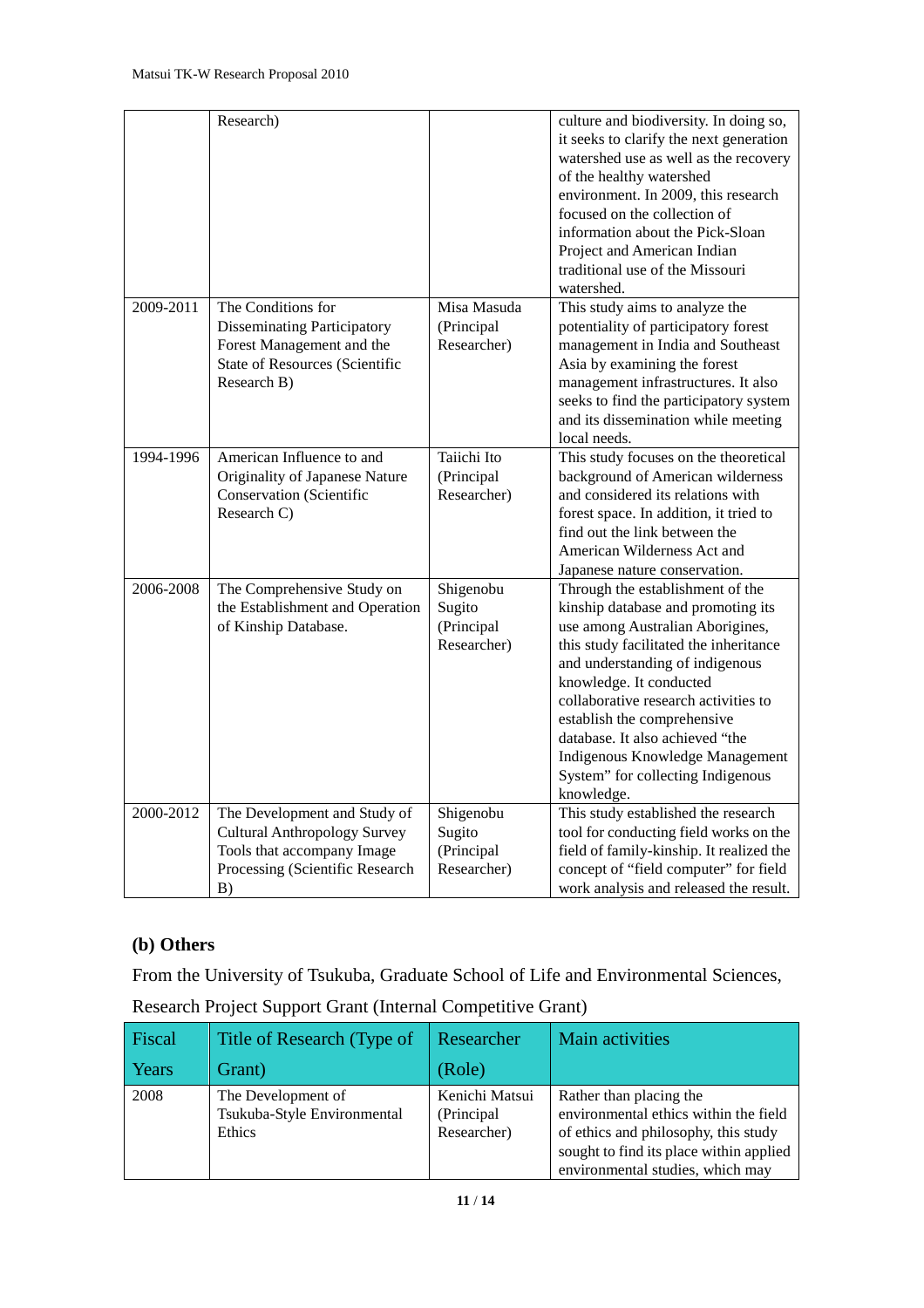|      |                               |                | contribute to the better understanding |
|------|-------------------------------|----------------|----------------------------------------|
|      |                               |                | of glocal environmental problems.      |
| 2009 | The Establishment of Applied  | Kenichi Matsui | This study was mainly devoted to       |
|      | Environmental Ethics based on | (Principal)    | prepare for the larger funding on      |
|      | Traditional Knowledge and     | Researcher)    | traditional knowledge/wisdom study.    |
|      | Wisdom                        |                | It built its own web site and began to |
|      |                               |                | release its academic activities.       |

#### **7. Human rights protection and other legal implications**

As this research will deal with personal information (e.g., names and affiliations) and knowledge/ wisdom, our research activities will have to carefully observe human rights, intellectual property rights, copy rights and portrait rights. We also must establish our activities in accordance with the requirement that was established by Convention of Biological Diversity 8(j), UN human rights declarations, various bioethical principles and research ethics, which are partly originated from the Nuremberg Cord. In conducting international research activities, international environmental laws as well as domestic laws must also be observed.

In collecting, entering and releasing traditional knowledge and wisdom, prior and properly informed participants' free consent must be obtained as the first priority. Second, the information presentation must consider that the way to be released will not harm information providers. The released information must be accessible from the provider(s) and the community and will be shared fairly and equitably. Third, we must make sure that our research activities will not fall into paternalism for the participating community. In order to avoid this paternalism, our important task is to establish a good communication with the community in order to understand the needs and requirements. Fourth, by collaborating with legal experts and traditional knowledge holders, we will make the best effort to clarify all foreseeable legal and moral problems. This understanding is essential in consulting with participating communities or persons for cooperation with this research project. Fifth, we also must make sure that the released information won't be exploited or misappropriated.

These five principles will guide us throughout our research activities. And these will in turn be incorporated into our drafting of ethical guideline for traditional knowledge/ wisdom database. During the course of our research activities, these ethical principles will be revised, refined, and improved in dealing with various stakeholders we may face. As a result, our ethical guideline can greatly contribute to the larger on-going international efforts to establish proper, updated ethical guidelines.

Above all, regardless of social status and interests, all stakeholders should

**12** / **14**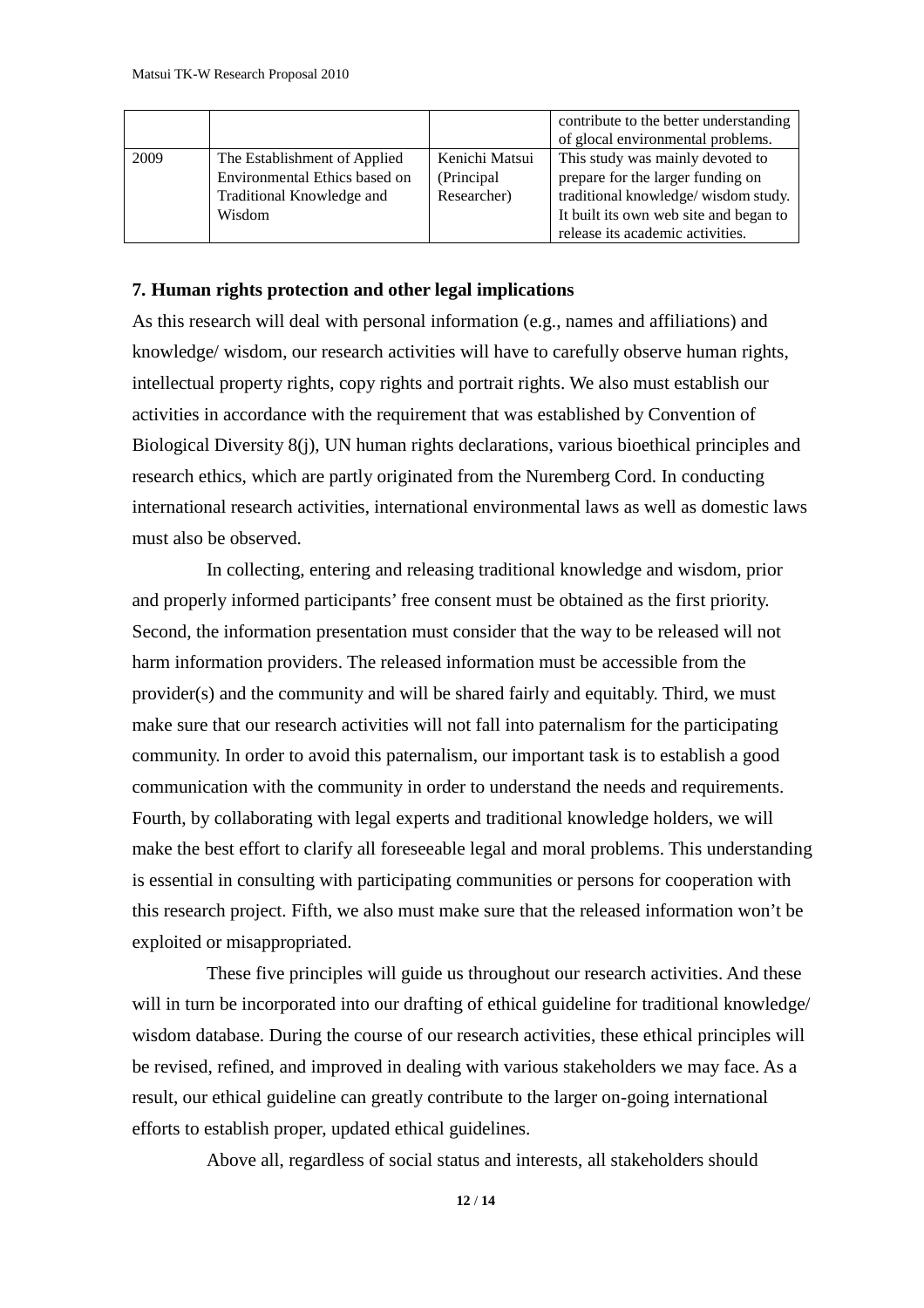recognize the importance of inheriting community-based environmental governance as human heritage. This recognition naturally requires the deeper mutual understanding between traditional knowledge/ wisdom holders and researchers (and others) with good wills and intentions for establishing the better future.

### **8. Selected Researchers'Academic Works (last 5 years)**

## **Matsui**

-"Waterpower Developments and Native Water Rights Struggle in the North American West in the Early Twentieth Century: A View From Three Stoney Nakoda Cases." In *Aboriginal Title and Indigenous Peoples: Comparative Essays on Canada, Australia, and New Zealand*, edited by Louis A. Knafla and Haijo Westra. Vancouver: University of British Columbia, 2010. (peer reviewed)

-"North American Native Treaties as Cultural Hybrids," In *Japanese Journal of Cultural Anthropology* 74: 2 (September 2009): 238-261 (peer reviewed)

-*Native Peoples and Water Rights: Dams, Irrigation, and the Law in Western Canada*. Montreal: McGill-Queen's University Press, 2009. (peer reviewed)

-"If Water is In Crisis What About Culture?" Symposium Presentation, "Water in Crisis in a Changing World: Innovative Approaches and Policy Initiatives." United Nations University-Institute of Advanced Studies, September 2009.

-"'White Man Has No Right to Take Any of It': Secwepemc Water Rights Struggle in British Columbia." In *Wicazo Sa Review* 29: 2 (2005): 75-101. (peer reviewed) -"Canada's Indigenous Rights and the Powley Test: A History of Métis Rights." In *Japanese Journal of Cultural Anthropology* 69: 4 (2005): 582-590. (peer reviewed)

## **Masuda**

-with M. Dhakal, "Local Pricing System of Forest Products and its Relations to Equitable Benefit Sharing and Livelihood Improvement in the Lowland Community Forestry Program in Nepal." In Forest Policy and Economics 11: 4 (2009): 221-229. (peer reviewed)

-with N. Onda and F. Zamzani, "Effectiveness of Buffer Zone Support Programs in Mitigating Illegal Logging by Rural People: A Case of Gunung Palung National Park in West Kalimantan, Indonesia." *Tropics* 17 (2008): 109-117. (peer reviewed) -with E.K. Damayanti, "Implementing Process of Indian Ecodevelopment Project and the Sustainability: Lessons from Periyar Tiger Reserve in Kerala State, India." In *Tropics* 17